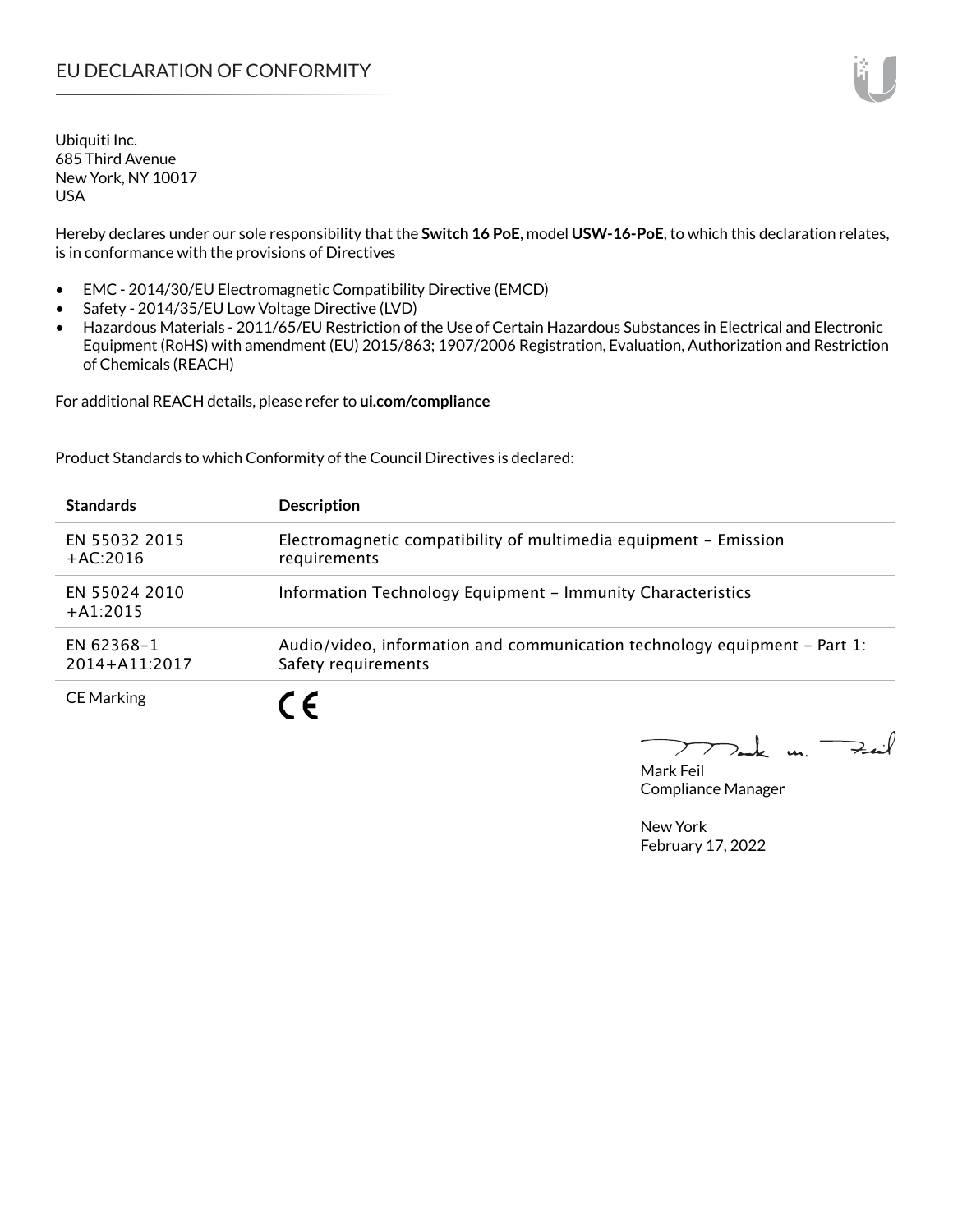### **USW-16-PoE**

#### **български** [Bulgarian]

С настоящото Ubiquiti декларира, че това устройство USW-16-PoE е в съответствие със съществените изисквания и други приложими разпоредби на Директиви 2014/30/ЕС, 2014/35/ЕС.

#### **Hrvatski** [Croatian]

Ubiquiti ovim putem izjavljuje da je ovaj uređaj USW-16-PoE sukladan osnovnim zahtjevima i ostalim bitnim odredbama Direktiva 2014/30/EU, 2014/35/EU.

#### **Čeština** [Czech]

Ubiquiti tímto prohlašuje, že toto USW-16-PoE zařízení, je ve shodě se základními požadavky a dalšími příslušnými ustanoveními směrnic 2014/30/EU, 2014/35/EU.

#### **Dansk** [Danish]

Hermed, Ubiquiti, erklærer at denne USW-16-PoE enhed, er i overensstemmelse med de væsentlige krav og øvrige relevante krav i direktiver 2014/30/EU, 2014/35/EU.

#### **Nederlands** [Dutch]

Hierbij verklaart Ubiquiti, dat deze USW-16-PoE apparaat, in overeenstemming is met de essentiële eisen en de andere relevante bepalingen van richtlijnen 2014/30/EU, 2014/35/EU.

#### **English**

Hereby, Ubiquiti, declares that this USW-16-PoE device, is in compliance with the essential requirements and other relevant provisions of Directives 2014/30/EU, 2014/35/EU.

#### **Eesti keel** [Estonian]

Käesolevaga Ubiquiti kinnitab, et antud USW-16-PoE seade, on vastavus olulistele nõuetele ja teistele asjakohastele sätetele direktiivide 2014/30/EL, 2014/35/EL.

#### **Suomi** [Finnish]

Täten Ubiquiti vakuuttaa, että tämä USW-16-PoE laite, on yhdenmukainen olennaisten vaatimusten ja muiden sitä koskevien direktiivien 2014/30/EU, 2014/35/EU.

#### **Français** [French]

Par la présente Ubiquiti déclare que l'appareil USW-16-PoE, est conforme aux exigences essentielles et aux autres dispositions pertinentes des directives 2014/30/UE, 2014/35/UE.

#### **Deutsch** [German]

Hiermit erklärt Ubiquiti, dass sich dieses USW-16-PoE Gerät, in Übereinstimmung mit den grundlegenden Anforderungen und den anderen relevanten Vorschriften der Richtlinien 2014/30/EU, 2014/35/EU befindet.

#### **Ελληνικά** [Greek]

Δια του παρόντος, Ubiquiti, δηλώνει ότι αυτή η συσκευή USW-16-PoE, είναι σε συμμόρφωση με τις βασικές απαιτήσεις και τις λοιπές σχετικές διατάξεις των οδηγιών 2014/30/EE, 2014/35/EE.

#### **Magyar** [Hungarian]

Ezennel Ubiquiti kijelenti, hogy ez a USW-16-PoE készülék megfelel az alapvető követelményeknek és más vonatkozó 2014/30/EU, 2014/35/EU irányelvek rendelkezéseit.

#### **Íslenska** [Icelandic]

Hér, Ubiquiti, því yfir að þetta USW-16-PoE tæki er í samræmi við grunnkröfur og önnur viðeigandi ákvæði tilskipana 2014/30/ESB, 2014/35/ESB.

#### **Italiano** [Italian]

Con la presente, Ubiquiti, dichiara che questo dispositivo USW-16-PoE, è conforme ai requisiti essenziali ed alle altre disposizioni pertinenti delle direttive 2014/30/UE, 2014/35/UE.

#### **Latviešu valoda** [Latvian]

Ar šo, Ubiquiti, deklarē, ka USW-16-PoE ierīce, ir saskaņā ar būtiskajām prasībām un citiem attiecīgiem noteikumiem Direktīvās 2014/30/ES, 2014/35/ES.

#### **Lietuvių kalba** [Lithuanian]

Ubiquiti deklaruoja, kad šis USW-16-PoE įrenginys atitinka esminius reikalavimus ir kitas 2014/30/ES, 2014/35/ES Direktyvų nuostatas.

#### **Malti** [Maltese]

Hawnhekk, Ubiquiti, tiddikjara li dan il-mezz USW-16-PoE huwa konformi mar-rekwiżiti essenzjali u dispożizzjonijiet rilevanti oħrajn ta 'Direttivi 2014/30/UE, 2014/35/UE.

#### **Norsk** [Norwegian]

Herved Ubiquiti, erklærer at denne USW-16-PoE enheten, er i samsvar med de grunnleggende kravene og andre relevante bestemmelser i direktivene 2014/30/EU, 2014/35/EU.

#### **Polski** [Polish]

Niniejszym, Ubiquiti, oświadcza, że urządzenie USW-16-PoE, jest zgodny z zasadniczymi wymaganiami oraz pozostałymi stosownymi postanowieniami Dyrektyw 2014/30/UE, 2014/35/UE.

#### **Português** [Portuguese]

Ubiquiti declara que este dispositivo USW-16-PoE, está conforme com os requisitos essenciais e outras disposições das Directivas 2014/30/UE, 2014/35/UE.

#### **Română** [Romanian]

Prin prezenta, Ubiquiti declară că acest dispozitiv USW-16-PoE este în conformitate cu cerințele esențiale și alte prevederi relevante ale Directivelor 2014/30/UE, 2014/35/UE.

#### **Slovenčina** [Slovak]

Týmto Ubiquiti, prehlasuje, že toto USW-16-PoE zariadenie, je v súlade so základnými požiadavkami a ďalšími relevantnými ustanoveniami smernice 2014/30/EÚ, 2014/35/EÚ.

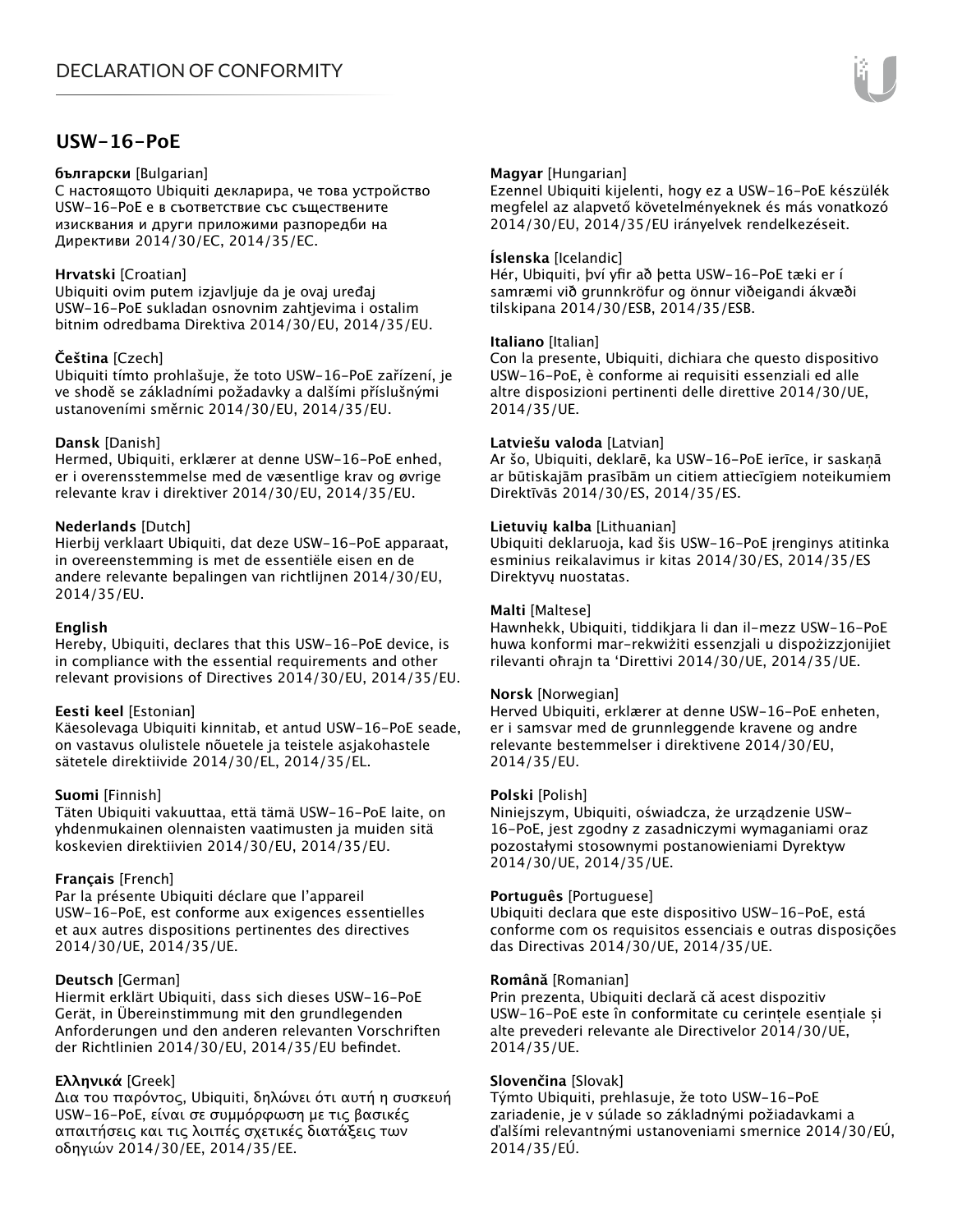#### **Slovenščina** [Slovenian]

Družba Ubiquiti izjavlja, da je naprava USW-16-PoE v skladu z obveznimi zahtevami in drugimi ustreznimi določbami direktiv 2014/30/EU in 2014/35/EU.

#### **Español** [Spanish]

Por medio de la presente Ubiquiti declara que este dispositivo USW-16-PoE, cumple con los requisitos esenciales y cualesquiera otras disposiciones aplicables o exigibles de las Directivas 2014/30/UE, 2014/35/UE.

#### **Svenska** [Swedish]

Härmed Ubiquiti, intygar att denna USW-16-PoE enhet är i överensstämmelse med de väsentliga egenskapskrav och övriga relevanta bestämmelser som framgår av direktiven s2014/30/EU, 2014/35/EU.

#### **Accessories**:

https://www.ui.com/products/#default https://www.ui.com/products/#accessories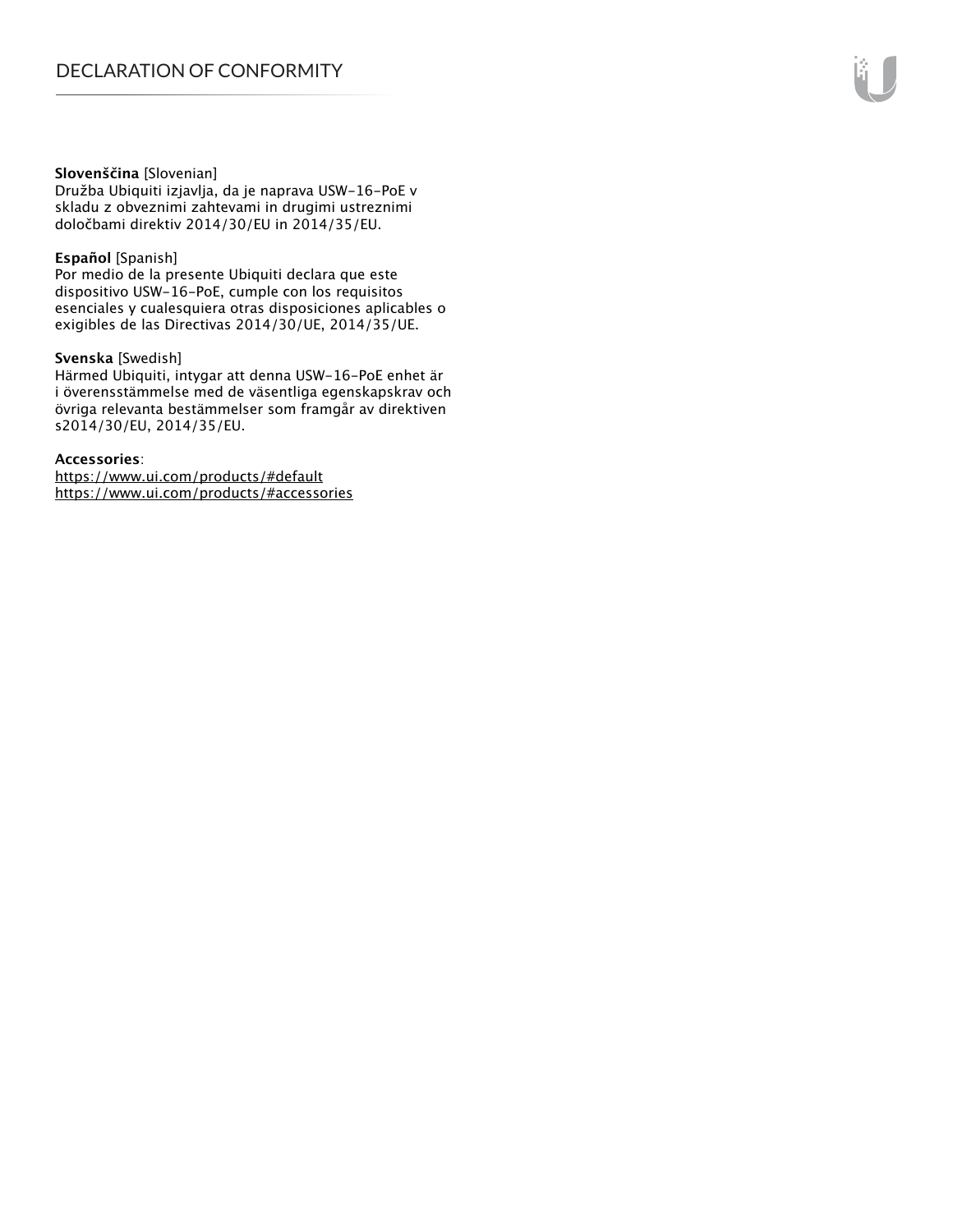Hereby declares under our sole responsibility that the **Switch 16 PoE**, model **USW-16-PoE**, to which this declaration relates, is in conformance with the provisions of UK Regulations

- Electromagnetic Compatibility Regulations 2016
- Electrical Equipment (Safety) Regulations 2016
- Hazardous Materials The Restriction of the Use of Certain Hazardous Substances in Electrical and Electronic Equipment Regulations 2012; 1907/2006 Registration, Evaluation, Authorization and Restriction of Chemicals (REACH)

For additional REACH details, please refer to **ui.com/compliance**

Product Standards to which Conformity of the Council Directives is declared:

| <b>Standards</b>                | <b>Description</b>                                                                               |
|---------------------------------|--------------------------------------------------------------------------------------------------|
| EN 55032 2015<br>$+AC:2016$     | Electromagnetic compatibility of multimedia equipment - Emission require-<br>ments               |
| EN 55024 2010<br>$+41:2015$     | Information Technology Equipment - Immunity Characteristics                                      |
| EN 62368-1<br>$2014 + A11:2017$ | Audio/video, information and communication technology equipment – Part 1:<br>Safety requirements |
| UKCA Marking                    |                                                                                                  |

Tak m. Fail  $\sum$ 

Mark Feil Compliance Manager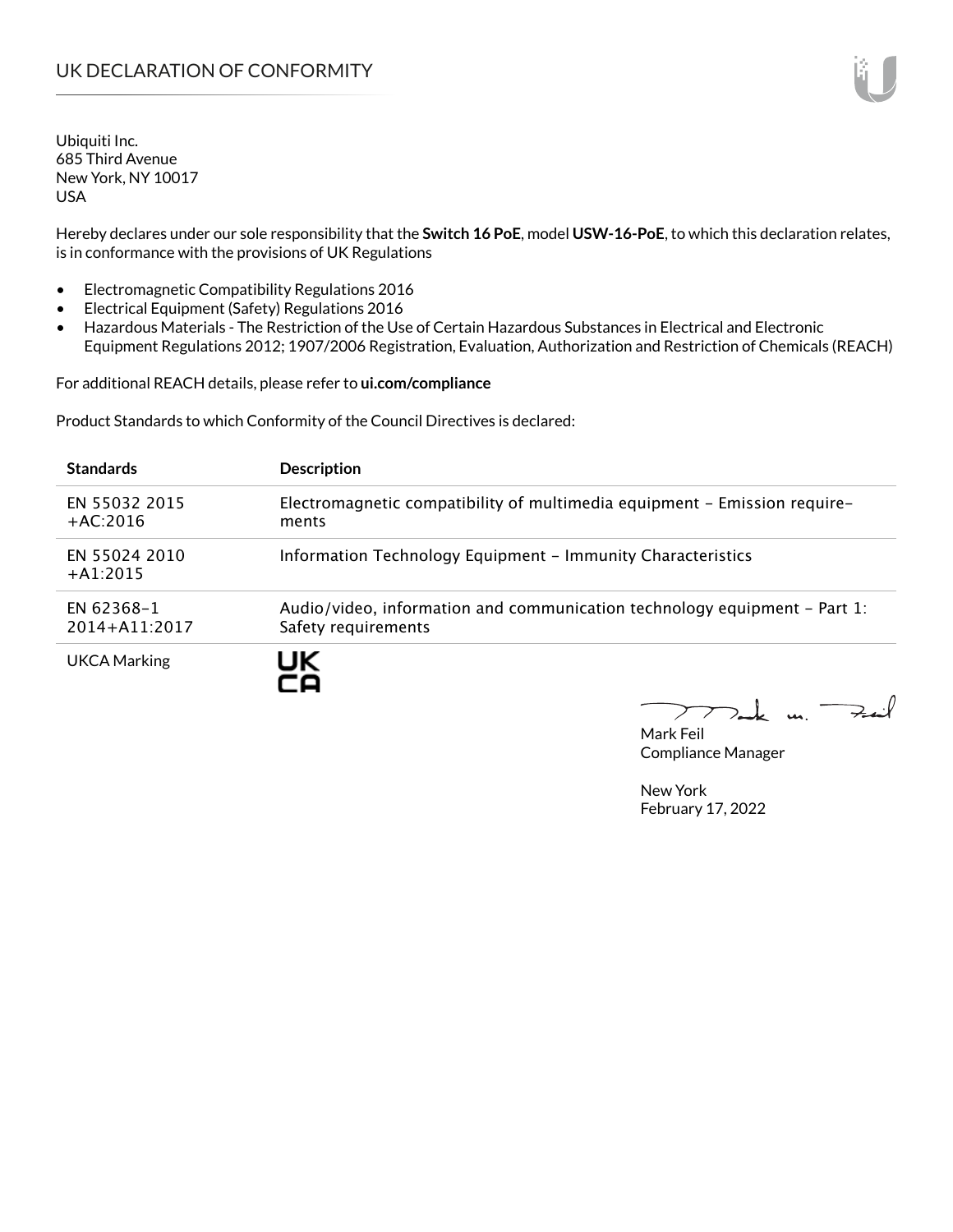## DICHIARAZIONE DI CONFORMITÀ UE ITALIAN ITALIAN

Ubiquiti Inc. 685 Third Avenue New York, NY 10017 USA

Con la presente dichiara sotto la propria esclusiva responsabilità che l' **Switch 16 PoE**, modello **USW-16-PoE**, a cui si riferisce la presente dichiarazione, è conforme alle disposizioni delle Direttive

- EMC -2014/30/UE Direttiva sulla Compatibilità Elettromagnetica (EMCD)
- Sicurezza -2014/35/UE Direttiva sulla Bassa Tensione (LVD)
- Materiali Pericolosi -2011/65/UE Restrizione dell'uso di alcune Sostanze Pericolose nelle Apparecchiature Elettriche ed Elettroniche (RoHS) con emendamento (UE) 2015/863; 1907/2006 Registrazione, Valutazione, Autorizzazione e Restrizione delle Sostanze Chimiche (REACH)

Per ulteriori dettagli sul REACH, fare riferimento a **ui.com/compliance**

| <b>Standard</b>   | <b>Descrizione</b>                                                       |
|-------------------|--------------------------------------------------------------------------|
| EN 55032 2015     | Compatibilità elettromagnetica delle apparecchiature multimediali -      |
| $+AC:2016$        | Prescrizioni di Emissione                                                |
| EN 55024 2010     | Apparecchiature per la tecnologia dell'informazione - Caratteristiche di |
| $+A1:2015$        | immunità - Limiti e metodi di misura                                     |
| EN 62368-1        | Apparecchiature per la tecnologia audio/video, dell'informazione e della |
| 2014+A11:2017     | comunicazione - Parte 1: Requisiti di sicurezza                          |
| <b>CE Marking</b> |                                                                          |

 $\Rightarrow$ iil  $\overline{u}$ 

Mark Feil Compliance Manager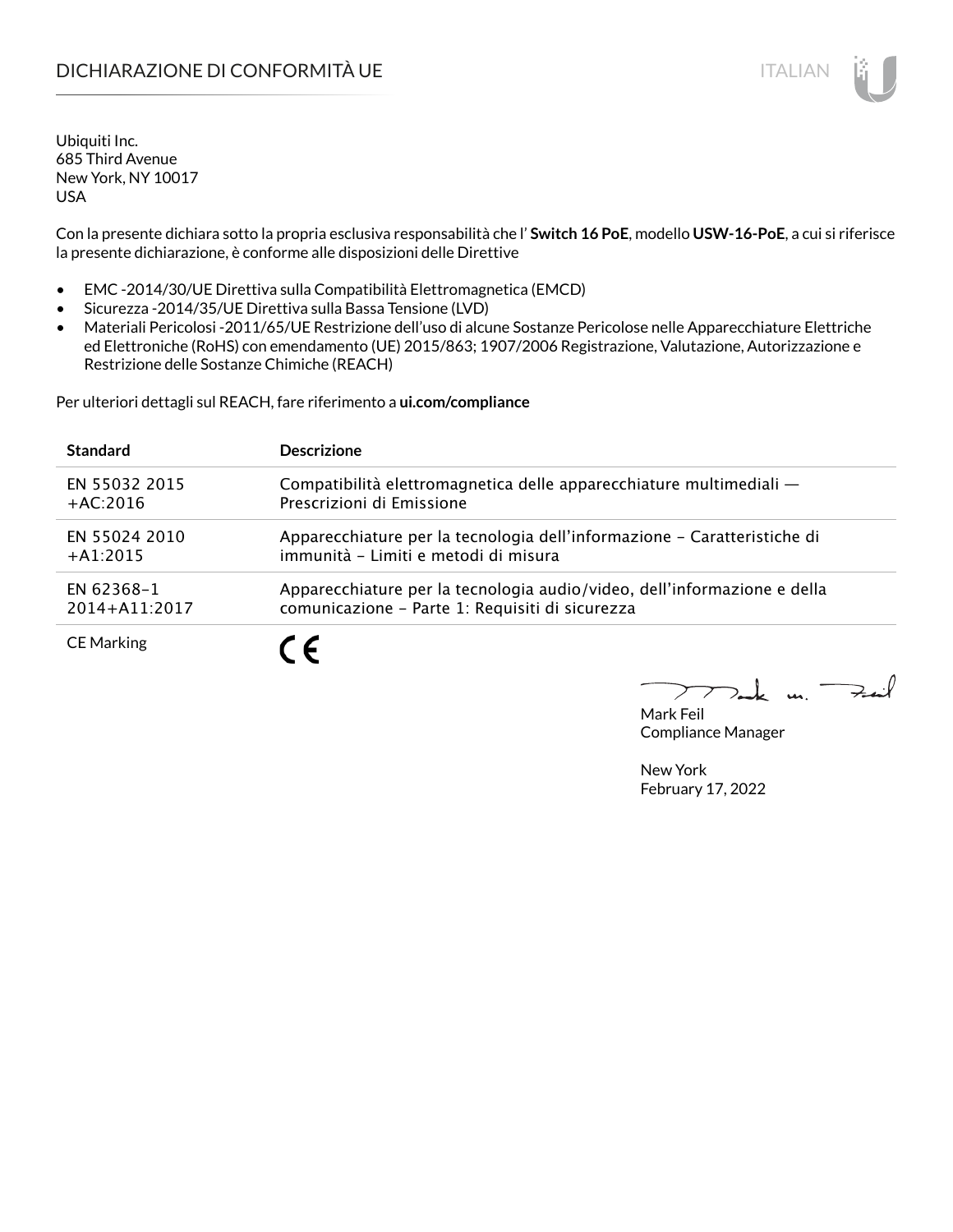## DÉCLARATION DE CONFORMITÉ UE EN ENCHANGEMENT DE CONFORMITÉ UNE ENCHANGEMENT DE CONFORMITÉ UNE ENCHANGEMENT DE

Ubiquiti Inc. 685 Third Avenue New York, NY 10017 USA

Déclare par la présente, sous notre seule responsabilité, que l'**Switch 16 PoE**, modèle **USW-16-PoE**, auquel se rapporte cette déclaration, est conforme aux dispositions des Directives

- EMC -2014/30/EU Directive sur la Compatibilité Electromagnétique (EMCD)
- Sécurité -2014/35/EU Directive sur la Basse Tension (LVD)
- Matières dangereuses -2011/65/UE Restriction de l'utilisation de Certaines Substances Dangereuses dans les Equipements Electriques et Electroniques (RoHS) avec amendement (EU) 2015/863 ; 1907/2006 Enregistrement, Evaluation, Autorisation et Restriction des Produits Chimiques (REACH)

Pour plus de détails sur le règlement REACH, veuillez consulter le site **ui.com/compliance**

| <b>Normes</b>     | La description                                                           |
|-------------------|--------------------------------------------------------------------------|
| EN 55032 2015     | Compatibilité électromagnétique des équipements multimédia — Exigences   |
| $+AC:2016$        | d'émission                                                               |
| EN 55024 2010     | Appareils de traitement de l'information - Caractéristiques d'immunité - |
| $+A1:2015$        | Limites et méthodes de mesure                                            |
| EN 62368-1        | Equipements des technologies de l'audio/vidéo, de l'information et de la |
| 2014+A11:2017     | communication - Partie 1 : exigences de sécurité                         |
| <b>CE Marking</b> |                                                                          |

لأبدحت  $\mathbf{u}$ 

Mark Feil Compliance Manager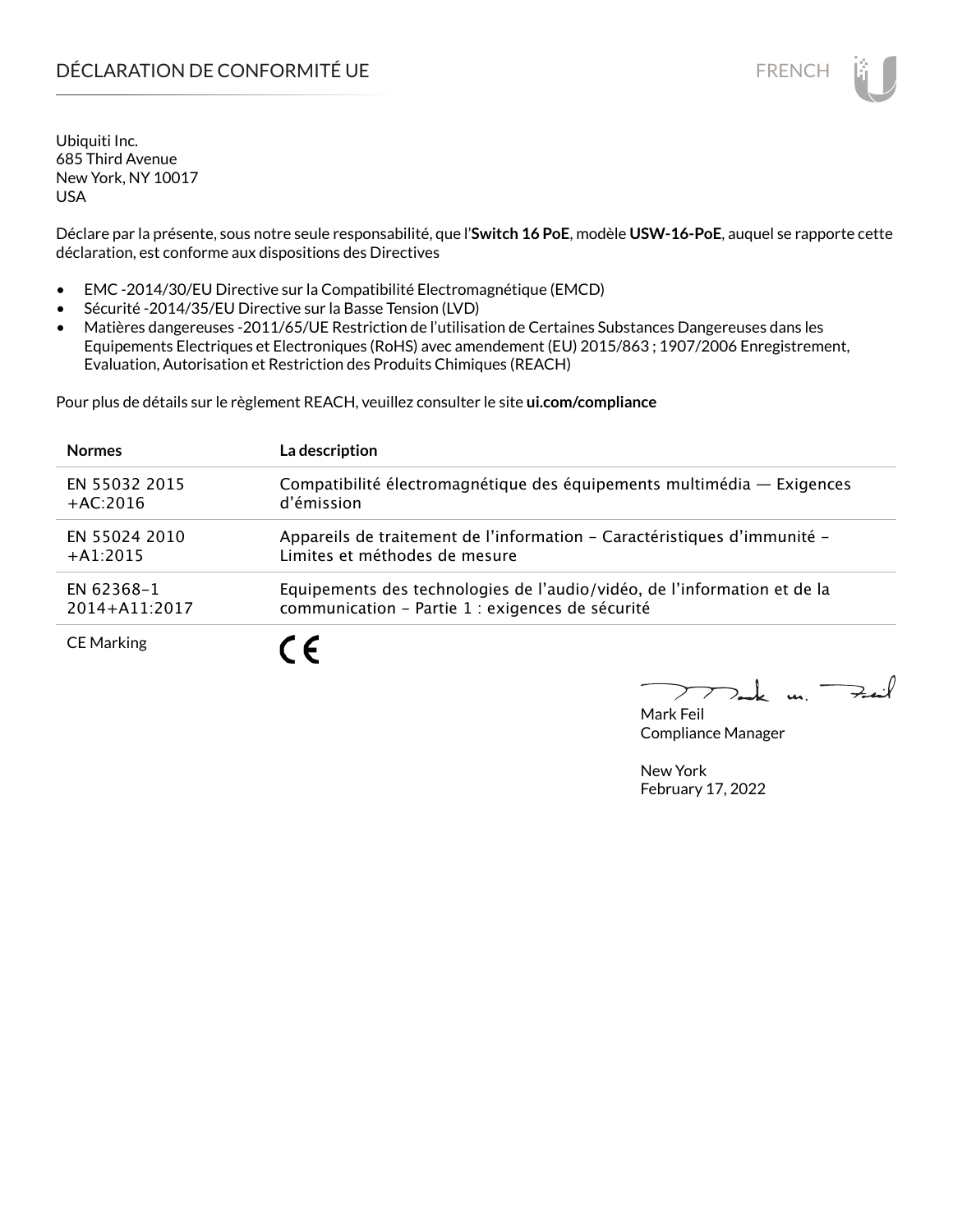Por la presente declaramos bajo nuestra exclusiva responsabilidad que el **Switch 16 PoE**, modelo **USW-16-PoE**, al que se refiere esta declaración, es conforme con las disposiciones de las Directivas

- EMC -2014/30/Directiva de Compatibilidad Electromagnética de la UE (EMCD)
- Seguridad -2014/35/Directiva de Baja Tensión de la UE (LVD)
- Materiales Peligrosos -2011/65/UE Restricción de la Utilización de Determinadas Sustancias Peligrosas en Aparatos Eléctricos y Electrónicos (RoHS) con la enmienda (UE) 2015/863; 1907/2006 Registro, Evaluación, Autorización y Restricción de Sustancias Químicas (REACH)

Para más detalles sobre el REACH, consulte **ui.com/compliance**

| <b>Estándares</b>           | <b>Descripción</b>                                                                                                   |
|-----------------------------|----------------------------------------------------------------------------------------------------------------------|
| EN 55032 2015<br>$+AC:2016$ | Compatibilidad electromagnética de equipos multimedia. Requisitos de emisión                                         |
| EN 55024 2010<br>$+A1:2015$ | Equipos de tecnología de la información - Características de inmunidad -<br>Límites y métodos de medida              |
| EN 62368-1<br>2014+A11:2017 | Equipos de audio y vídeo, de tecnología de la información y de la comunicación<br>- Parte 1: Requisitos de seguridad |
| <b>CE Marking</b>           | 7 C                                                                                                                  |

Mark Feil Compliance Manager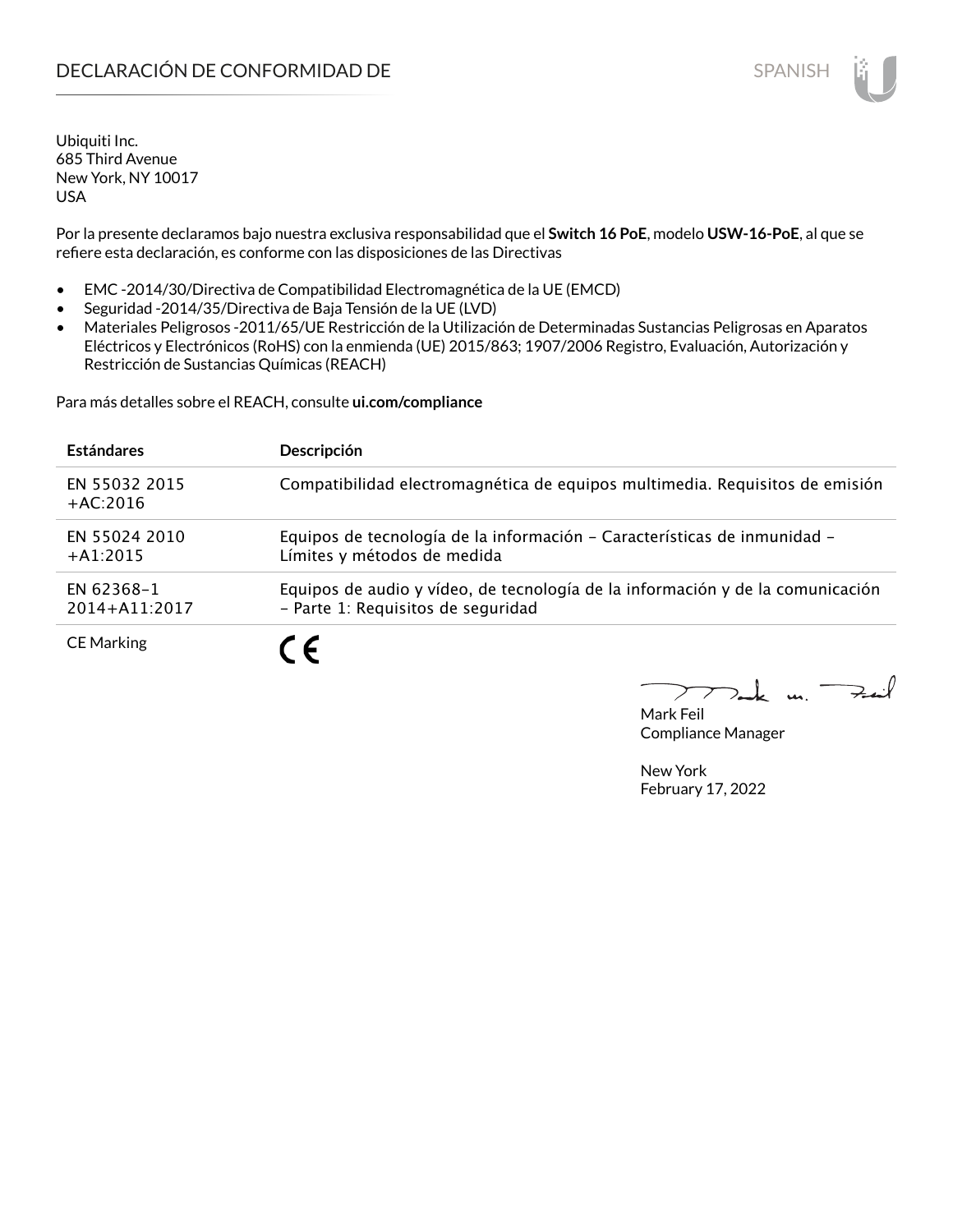### DECLARAȚIA DE CONFORMITATE UE EXTERNATION ANNO 1999 EN ANNO 1999 ROMANIAN

Ubiquiti Inc. 685 Third Avenue New York, NY 10017 USA

Prin prezenta declarăm sub răspunderea noastră exclusivă că "Switch 16 PoE", modelul USW-16-PoE, la care se referă această declarație, este în conformitate cu prevederile directivelor următoare:

- EMC -2014/30/EU Electromagnetic Compatibility Directive (EMCD) (Directiva UE privind compatibilitatea electromagnetică)
- Siguranță -2014/35/EU Low Voltage Directive (LVD) (Directiva UE privind joasa tensiune)
- Materiale periculoase -2011/65/EU Restriction of the Use of Certain Hazardous Substances in Electrical and Electronic Equipment (RoHS) with amendment (EU) 2015/863 (Directiva UE privind restricția utilizării anumitor substanțe periculoase în echipamentele electrice și electronice (RoHS) cu amendamentele ulterioare); 1907/2006 Registration, Evaluation, Authorization and Restriction of Chemicals (REACH) (Regulamentul Uniunii Europene privind înregistrarea, evaluarea si autorizarea produselor chimice)

Pentru detalii suplimentare referitoare la regulamentul REACH, vă rugăm să consultați site-ul **ui.com/compliance**

| <b>Standarde</b>  | <b>Descriere</b>                                                                 |
|-------------------|----------------------------------------------------------------------------------|
| EN 55032 2015     | Compatibilitatea electromagnetică a echipamentelor multimedia - Cerințe          |
| $+AC:2016$        | privind emisiile                                                                 |
| EN 55024 2010     | Echipamente pentru tehnologia informației. Caracteristici ale imunității. Limite |
| $+A1:2015$        | si metode de măsurare                                                            |
| EN 62368-1        | Echipamente tehnologice audio / video, informationale și de comunicatii. Partea  |
| 2014+A11:2017     | 1: Cerințe de siguranță                                                          |
| <b>CE Marking</b> | C F                                                                              |

 $m.$  Fail

Mark Feil Compliance Manager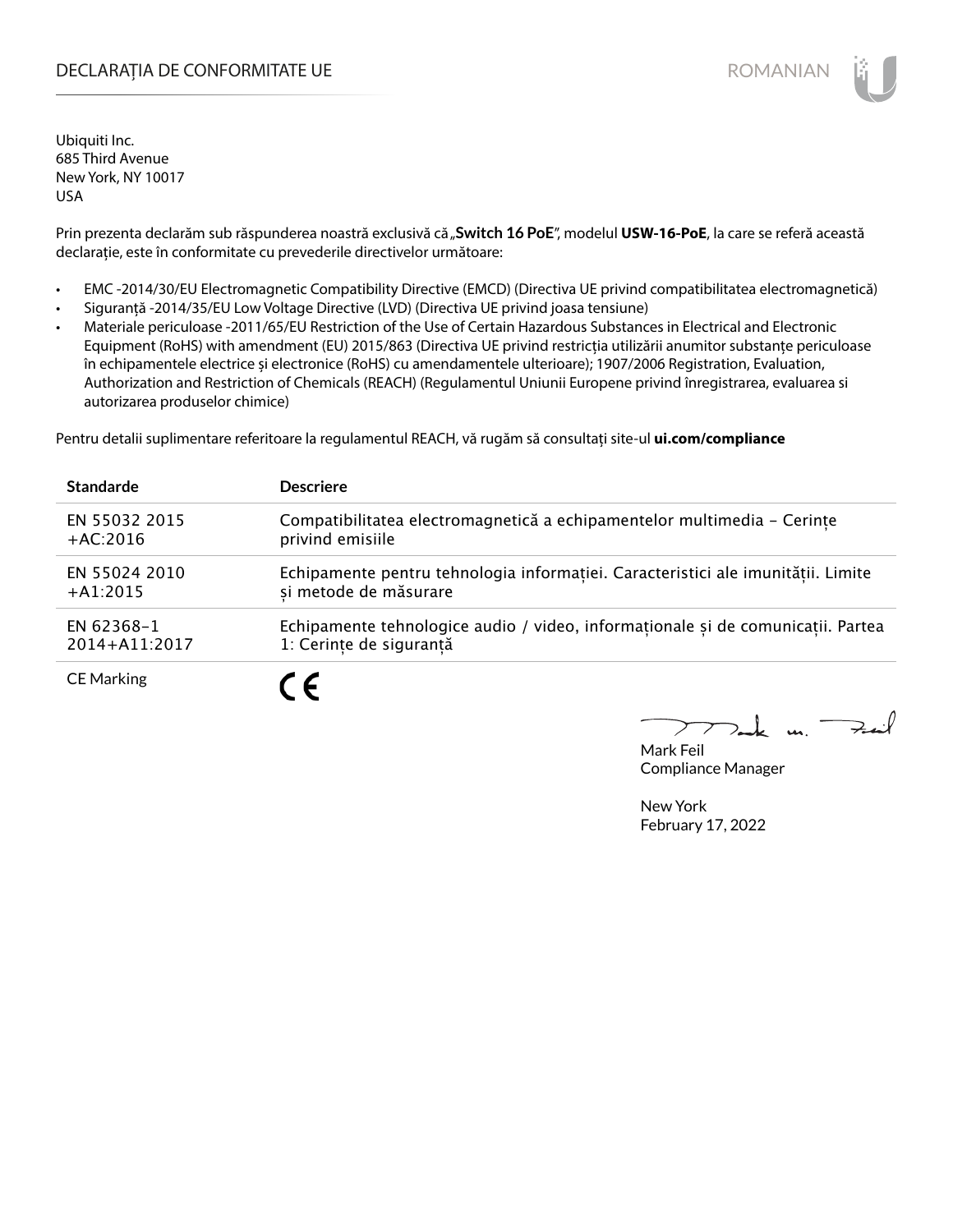## DEKLARACJA ZGODNOŚCI UE POLISH POLISH

Ubiquiti Inc. 685 Third Avenue New York, NY 10017 USA

Niniejszym oświadczam z naszą wyłączną odpowiedzialnością, że **Switch 16 PoE**, model **USW-16-PoE**, do którego odnosi się niniejsza deklaracja, jest zgodny z przepisami Dyrektyw

- EMC -2014/30/Dyrektywa Zgodności Elektromagnetycznej UE (EMCD)
- Bezpieczeństwo -2014/35/Dyrektywa Niskiego Napięcia UE (LVD)
- Materiały Niebezpieczne -2011/65/Restrykcje Dotyczące Użycia NIektórych Niebezpiecznych Substancji w Sprzęcie Elektrycznym i Elektronicznym UE (RoHS) ze zmianą (UE) 2015/863; 1907/2006 Rejestracja, Ocena, Zezwolenie i Restrykcje Dotyczące Chemikaliów (REACH)

Aby uzyskać dodatkowe informacje REACH, należy przejść do **ui.com/compliance**

| <b>Normy</b>      | <b>Opis</b>                                                                |
|-------------------|----------------------------------------------------------------------------|
| EN 55032 2015     | Kompatybilność elektromagnetyczna sprzętu multimedialnego – Wymagania      |
| $+AC:2016$        | emisyjne                                                                   |
| EN 55024 2010     | Sprzęt technologii informatycznej – Charakterystyka odporności – Limity i  |
| $+A1:2015$        | metody pomiarowe                                                           |
| EN 62368-1        | Audio/wideo, sprzęt technologii informatycznej i komunikacyjnej – Część 1: |
| $2014 + A11:2017$ | Wymagania dotyczące bezpieczeństwa                                         |
| <b>CE Marking</b> |                                                                            |

لأمدحة  $\mathbf{u}$ 

Mark Feil Compliance Manager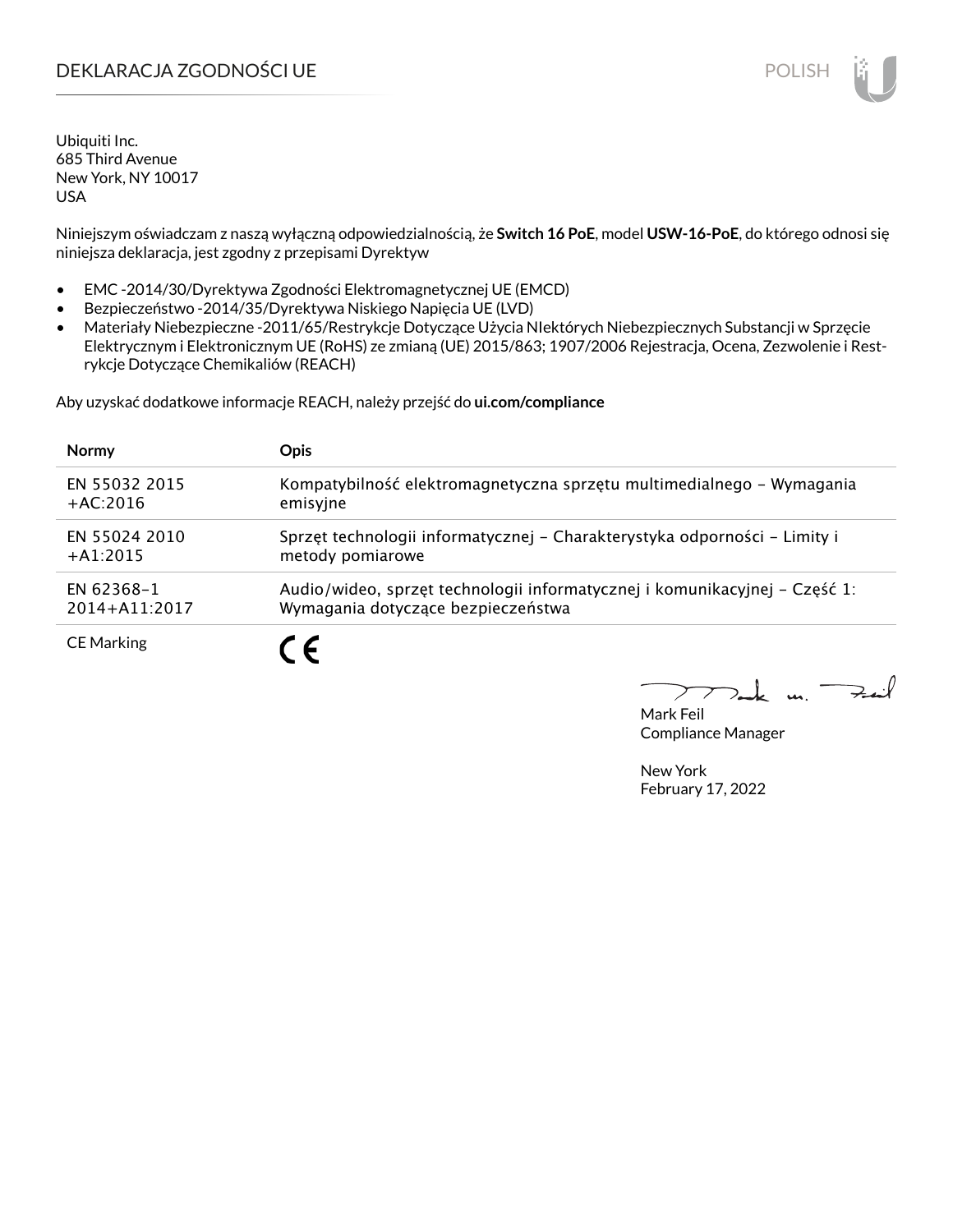## IZJAVA EU O SKLADNOSTI SLOVENIAN

Ubiquiti Inc. 685 Third Avenue New York, NY 10017 USA

S tem dokumentom na lastno odgovornost izjavljamo, da je naprava **Switch 16 PoE**, model **USW-16-PoE**, na katerega se ta izjava nanaša, v skladu z določbami naslednjih direktiv:

- EMC -2014/30/EU Direktiva o elektromagnetni združljivosti (EMCD)
- Varnost -2014/35/EU Direktiva o nizkonapetostni opremi (LVD)
- Nevarne snovi -2011/65/EU Direktiva o omejevanju uporabe nekaterih nevarnih snovi v električni in elektronski opremi (RoHS) s spremembo (EU) 2015/863; 1907/2006 Uredba o registraciji, evalvaciji, avtorizaciji in omejevanju kemikalij (REACH)

Več podrobnosti o REACH uredbi si poglejte na **ui.com/compliance**

| <b>Standardi</b>  | <b>Opis</b>                                                                   |
|-------------------|-------------------------------------------------------------------------------|
| EN 55032 2015     | Elektromagnetna združljivost večpredstavnostne opreme - Zahteve glede         |
| $+AC:2016$        | elektromagnetnega sevanja                                                     |
| EN 55024 2010     | Oprema za informacijsko tehnologijo - Karakteristike odpornosti proti motnjam |
| $+41:2015$        | - Mejne vrednosti in merilne metode                                           |
| EN 62368-1        | Oprema za avdio/video, informacijsko in komunikacijsko tehnologijo – 1. del:  |
| 2014+A11:2017     | Varnostne zahteve                                                             |
| <b>CE Marking</b> | $\epsilon$                                                                    |

 $k$  un  $\rightarrow$ 

Mark Feil Compliance Manager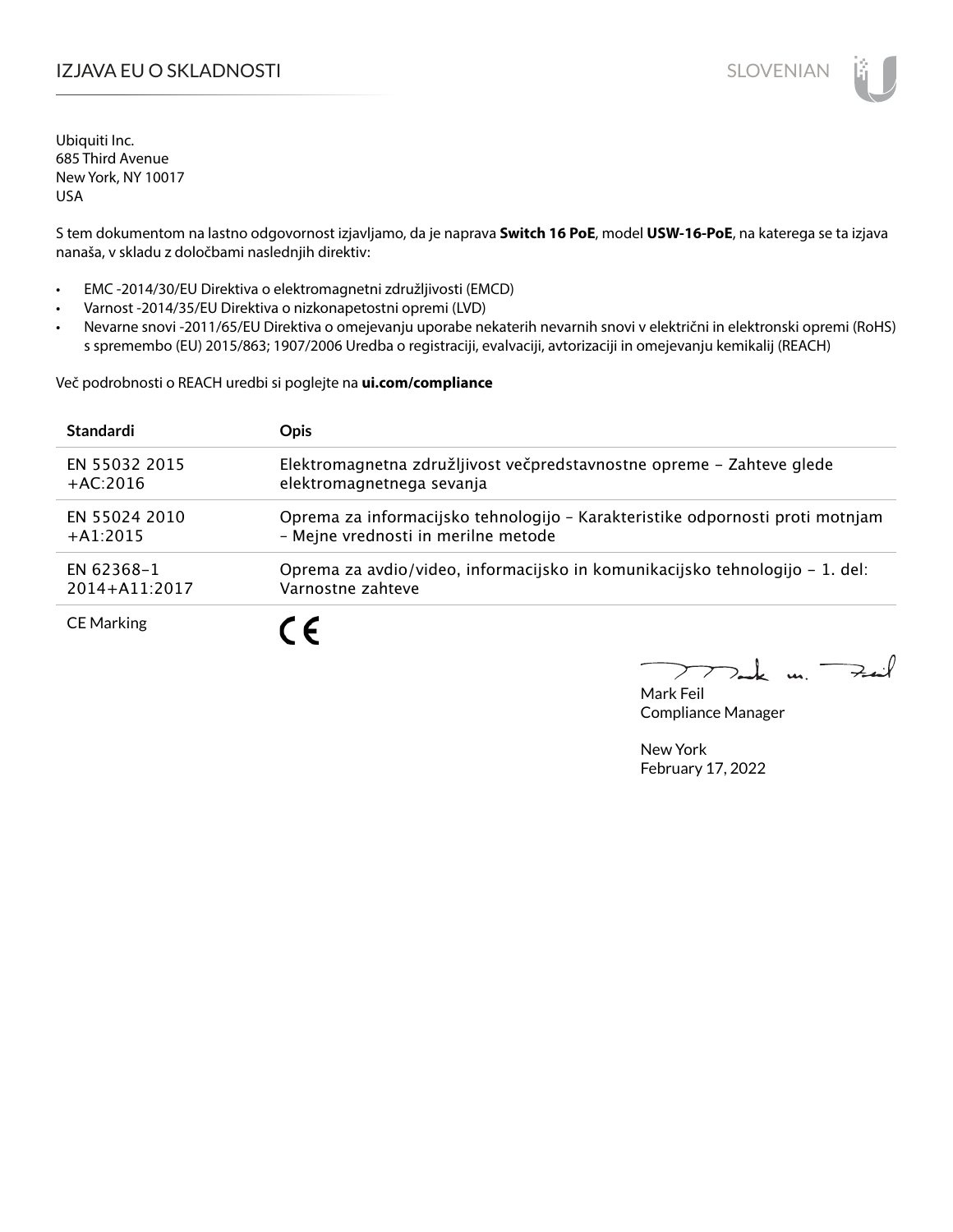

Διά του παρόντος δηλώνουμε με αποκλειστική ευθύνη μας ότι το **Switch 16 PoE**, μοντέλο **USW-16-PoE**, στο οποίο αναφέρεται η παρούσα δήλωση, είναι σύμφωνο με τις διατάξεις των Οδηγιών

- EMC Οδηγία Ηλεκτρομαγνητικής Συμβατότητας (EMCD) 2014/30/ΕΕ
- Ασφάλεια Οδηγία Χαμηλής Τάσης (LVD) 2014/35/ΕΕ
- Επικίνδυνα Υλικά Περιορισμός της Χρήσης Ορισμένων Επικίνδυνων Ουσιών σε Ηλεκτρικό και Ηλεκτρονικό Εξοπλισμό (RoHS) 2011/65/ΕΕ με τροποποίηση (ΕΕ) 2015/863. Καταχώριση, Αξιολόγηση, Εξουσιοδότηση και Περιορισμός Χημικών Ουσιών (REACH) 1907/2006

Για περισσότερες λεπτομέρειες σχετικά με το REACH, παρακαλούμε ανατρέξτε στη διεύθυνση **ui.com/compliance**

| Πρότυπα           | Περιγραφή                                                            |
|-------------------|----------------------------------------------------------------------|
| EN 55032 2015     | Ηλεκτρομαγνητική συμβατότητα εξοπλισμού πολυμέσων - Απαιτήσεις       |
| $+AC:2016$        | εκπομπών                                                             |
| EN 55024 2010     | Εξοπλισμός τεχνολογίας πληροφοριών - Χαρακτηριστικά θωράκισης - Όρια |
| $+A1:2015$        | και μέθοδοι μέτρησης                                                 |
| EN 62368-1        | Εξοπλισμός τεχνολογίας ήχου/εικόνας, πληροφορικής και επικοινωνιών - |
| 2014+A11:2017     | Μέρος 1: Απαιτήσεις ασφάλειας                                        |
| <b>CE Marking</b> |                                                                      |

 $\rightarrow$ t u  $\mathcal{I}$ 

Mark Feil Compliance Manager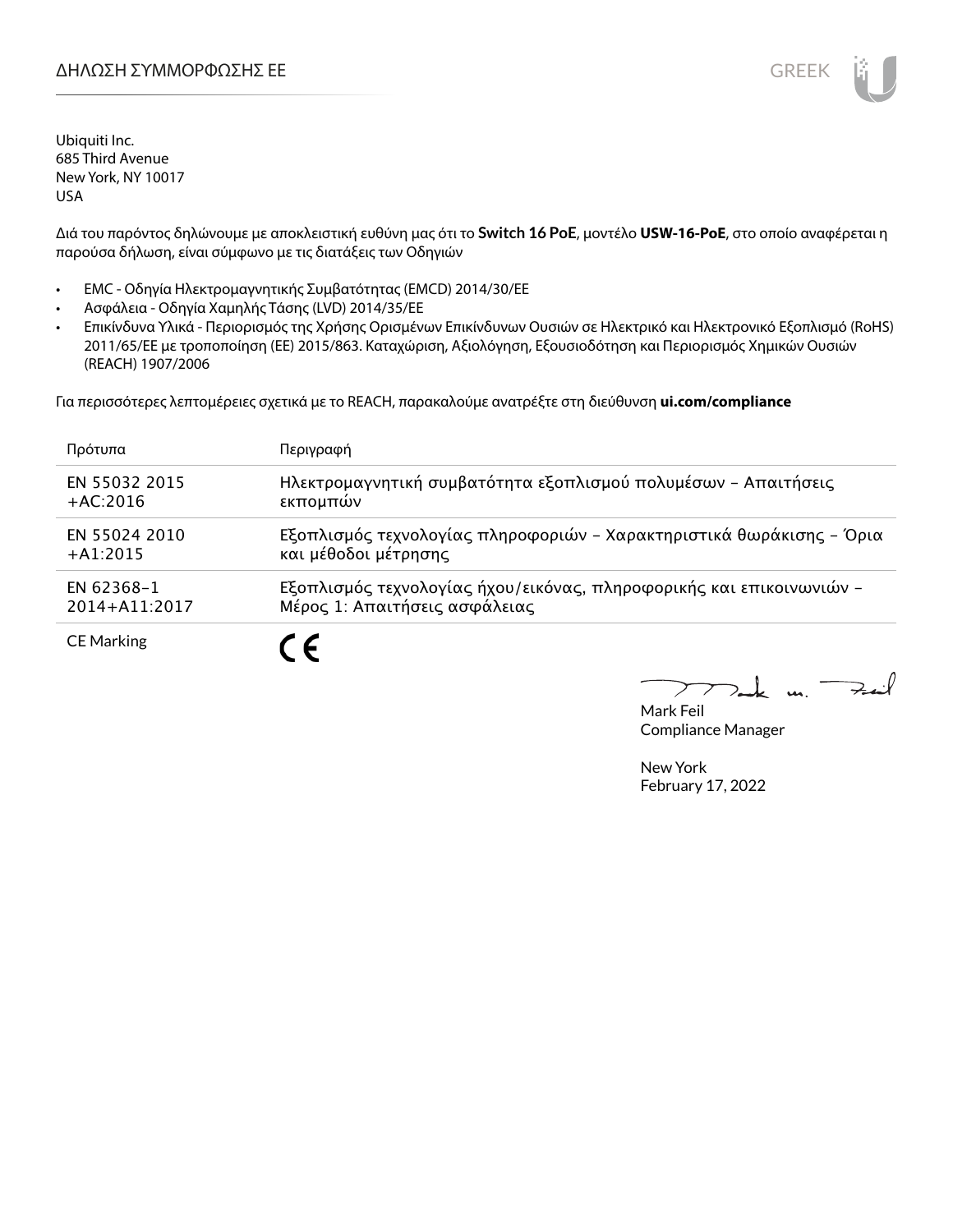# EÚ VYHLÁSENIE O SÚHLASE SLOVAK SLOVAK

Ubiquiti Inc. 685 Third Avenue New York, NY 10017 USA

Týmto prehlasuje, na našu výlučnú zodpovednosť, že **Switch 16 PoE**, model **USW-16-PoE**, ktorého sa toto vyhlásenie týka, je v súlade s ustanoveniami Smerníc

- EMC -2014/30/EÚ Smernica o Elektromagnetickej Kompatibilite (EMCD)
- Bezpečnosť -2014/35/EÚ Smernica o Nízkom Napätí (LVD)
- Nebezpečné Materiály -2011/65/EÚ Obmedzenie Používania Určitých Nebezpečných Látok v Elektrických a Elektronických Zariadeniach (RoHS) s dodatkom (EÚ) 2015/863; 1907/2006 Registrácia, Hodnotenie, Autorizácia a Obmedzenie chemikálií (REACH)

Ďalšie informácie o REACH môžete nájsť na **ui.com/compliance**

| Štandardy         | <b>Popis</b>                                                               |
|-------------------|----------------------------------------------------------------------------|
| EN 55032 2015     | Elektromagnetická kompatibilita multimediálnych zariadení - emisné         |
| $+AC:2016$        | požiadavky                                                                 |
| EN 55024 2010     | Zariadenia informačných technológií – Charakteristiky odolnosti – Limity a |
| $+A1:2015$        | metódy merania                                                             |
| EN 62368-1        | Zariadenia audio/video, informačnej a komunikačnej technológie – časť 1:   |
| 2014+A11:2017     | Bezpečnostné požiadavky                                                    |
| <b>CE Marking</b> |                                                                            |

Fail  $\mathbf{L}$  $\mathbf{u}$  $\geq$ 

Mark Feil Compliance Manager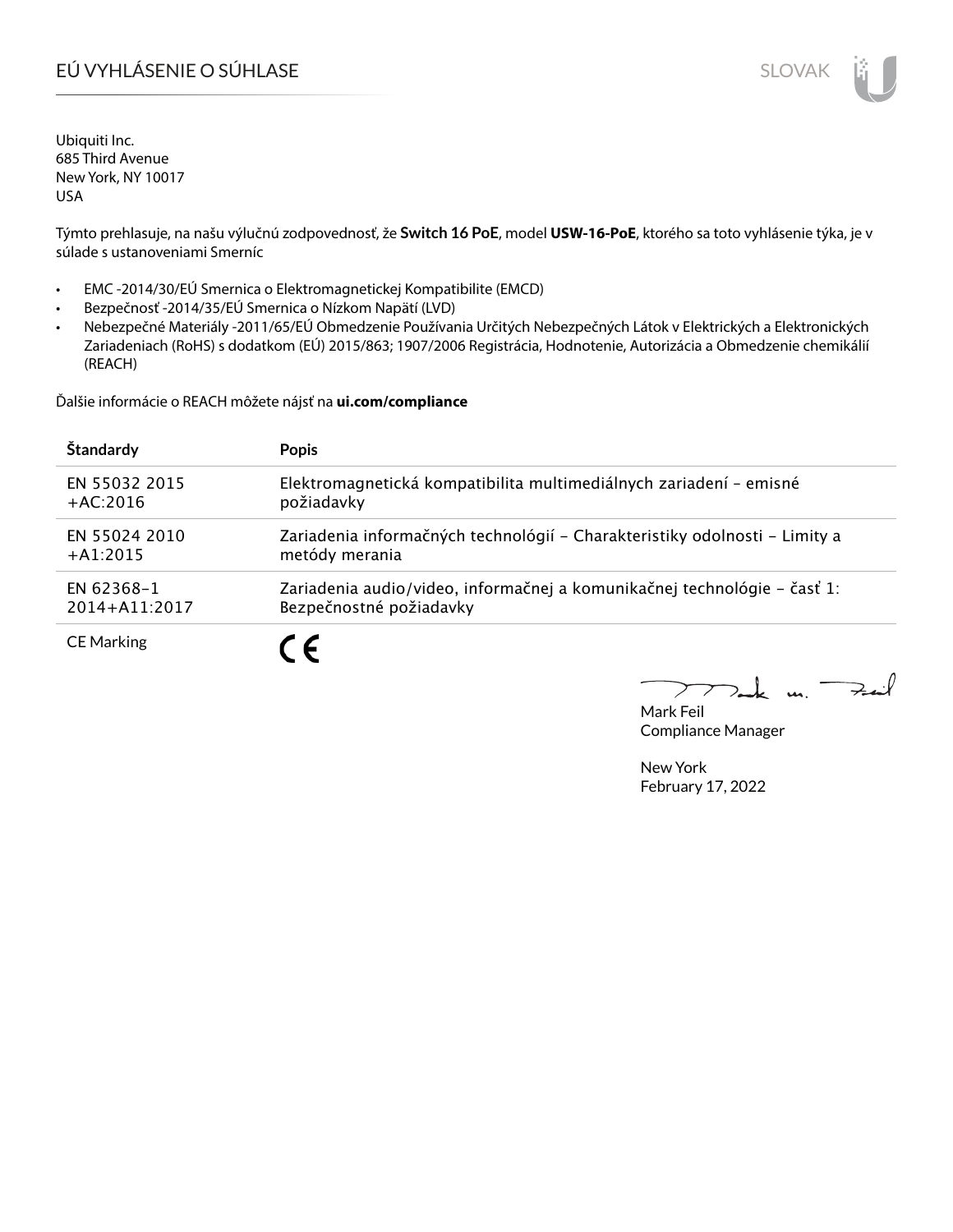### ES ATBILSTĪBAS DEKLARĀCIJA PARA ATRIEVIENA UN ATVIAN

Ubiquiti Inc. 685 Third Avenue New York, NY 10017 USA

Vienīgi uz savu atbildību deklarējam, ka iekārtas "**Switch 16 PoE**" modelis "**USW-16-PoE**", uz ko attiecas šī deklarācija, atbilst šādu direktīvu noteikumiem:

- elektromagnētiskā saderība 2014/30/ES Elektromagnētiskās saderības direktīva (EMCD);
- drošība 2014/35/ES Zemsprieguma direktīva (LVD);
- bīstami materiāli 2011/65/ES Atsevišķu bīstamu ķīmisko vielu izmantošanas ierobežojumi elektriskajās un elektroniskajās iekārtās (RoHS) ar grozījumu (ES) 2015/863; 1907/2006 Ķīmisko vielu reģistrēšana, novērtēšana, atļaušana un ierobežošana (REACH).

Papildinformāciju par REACH lūdzam skatīt tīmekļa vietnē **ui.com/compliance**

| <b>Standarti</b>            | <b>Apraksts</b>                                                                                                |
|-----------------------------|----------------------------------------------------------------------------------------------------------------|
| EN 55032 2015<br>$+AC:2016$ | Multivides iekārtu elektromagnētiskā saderība - Emisijai piemērojamās prasības                                 |
| EN 55024 2010<br>$+A1:2015$ | Informācijas tehnoloģijas iekārtas - Traucējumnoturības raksturlielumi -<br>Robežvērtības un mērīšanas metodes |
| EN 62368-1<br>2014+A11:2017 | Audio/video, informācijas un komunikācijas tehnoloģiju aprīkojums - 1. daļa:<br>Drošības prasības              |
| <b>CE Marking</b>           |                                                                                                                |

 $\mathbf{A}$ 

Mark Feil Compliance Manager